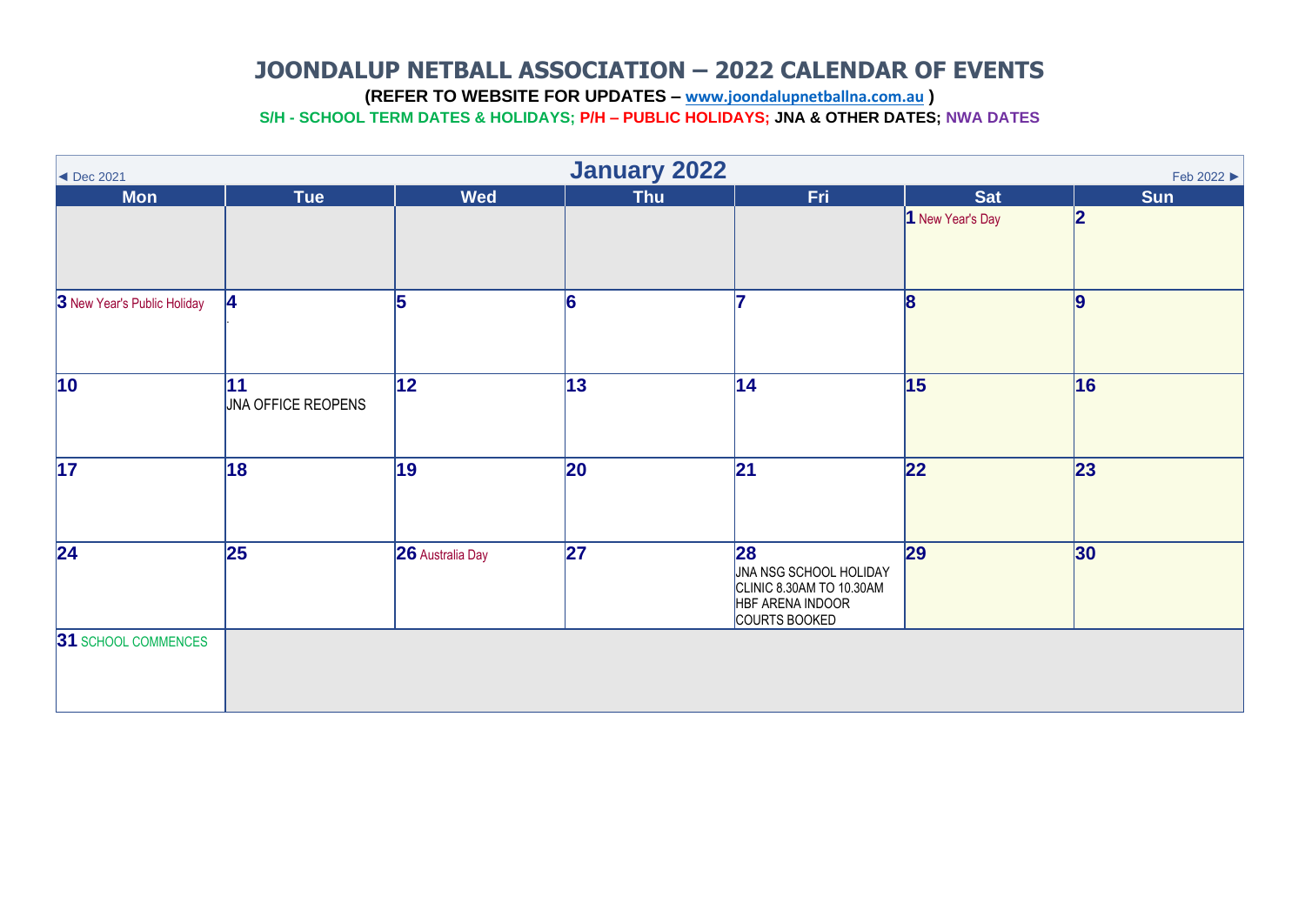<span id="page-1-0"></span>**(REFER TO WEBSITE FOR UPDATES – [www.joondalupnetballna.com.au](http://www.joondalupnetballna.com.au/) )**

| $\vert$ Jan 2022        | February 2022<br>Mar 2022                                                                        |                 |                 |                          |                 |                 |  |  |  |
|-------------------------|--------------------------------------------------------------------------------------------------|-----------------|-----------------|--------------------------|-----------------|-----------------|--|--|--|
| <b>Mon</b>              | Tue                                                                                              | <b>Wed</b>      | Thu             | Fri.                     | <b>Sat</b>      | Sun             |  |  |  |
|                         |                                                                                                  | 2               | 3               | 14                       | 5               | 6               |  |  |  |
| $\overline{\mathbf{7}}$ | 8                                                                                                | 9               | $ 10\rangle$    | 11                       | 12              | 13              |  |  |  |
| $\overline{14}$         | $\overline{15}$                                                                                  | $\overline{16}$ | $\overline{17}$ | 18                       | $\overline{19}$ | $ 20\rangle$    |  |  |  |
| $\overline{21}$         | 22 <br><b>SPECIAL GENERAL</b><br><b>MEETING - JNA</b><br><b>CONSTITUTION</b><br>Time & Venue TBA | $\overline{23}$ | $\overline{24}$ | $\overline{\mathbf{25}}$ | 26              | $\overline{27}$ |  |  |  |
| 28                      |                                                                                                  |                 |                 |                          |                 |                 |  |  |  |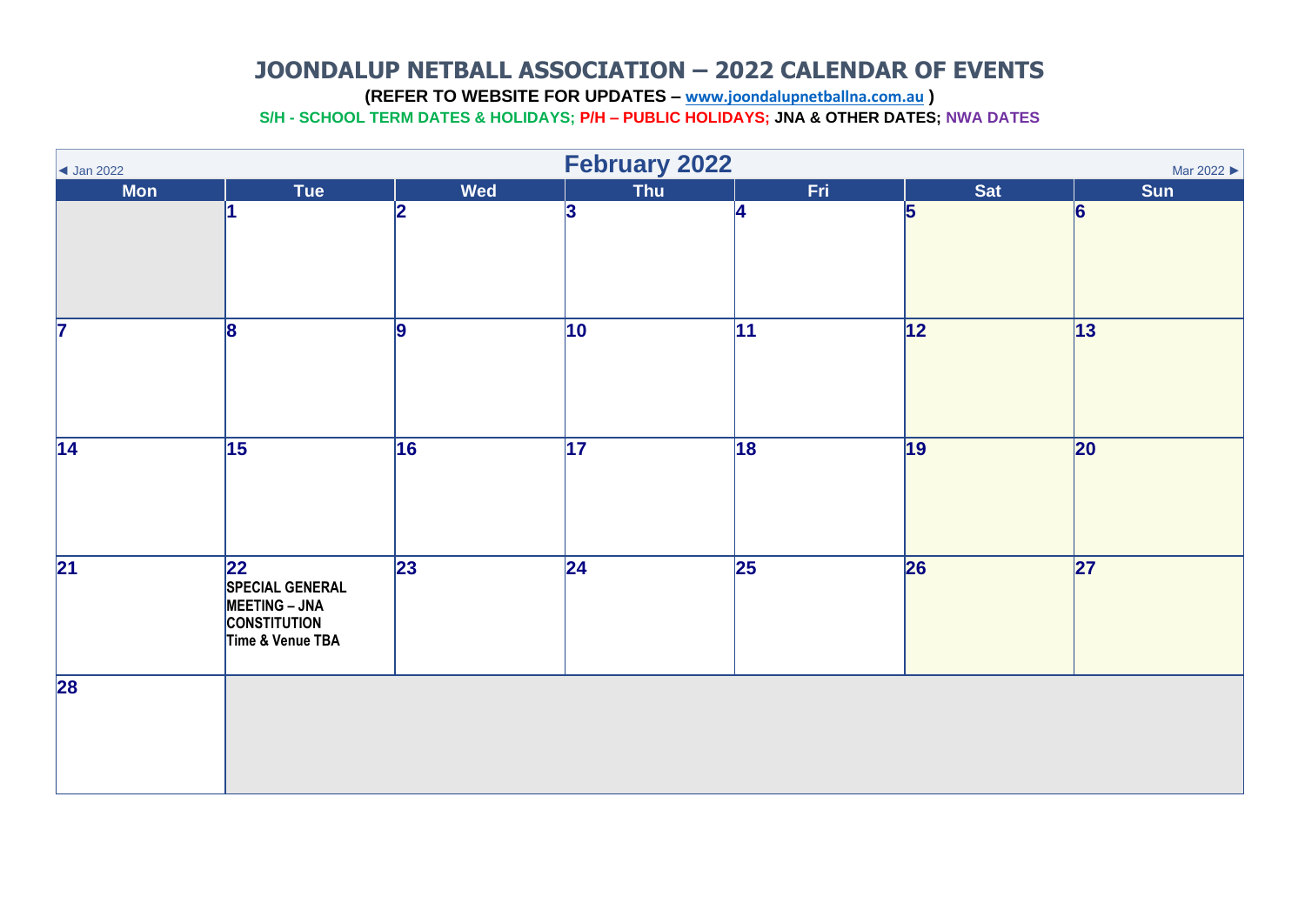<span id="page-2-0"></span>**(REFER TO WEBSITE FOR UPDATES – [www.joondalupnetballna.com.au](http://www.joondalupnetballna.com.au/) )**

| $\blacktriangleleft$ Feb 2022 | <b>March 2022</b><br>Apr 2022                                                      |                                                                                                           |                                           |                 |            |                |  |  |  |
|-------------------------------|------------------------------------------------------------------------------------|-----------------------------------------------------------------------------------------------------------|-------------------------------------------|-----------------|------------|----------------|--|--|--|
| <b>Mon</b>                    | <b>Tue</b>                                                                         | <b>Wed</b>                                                                                                | <b>Thu</b>                                | Fri.            | <b>Sat</b> | <b>Sun</b>     |  |  |  |
|                               | <b>JNA TEAM REGISTRATIONS</b><br>OPEN                                              | 12<br>JETS TRAINING TBC                                                                                   | 3                                         | <b>A</b>        | 5          | $\overline{6}$ |  |  |  |
| <b>7</b> Labour Day (WA)      | 8<br><b>JNA WINTER REGISTRATION</b><br><b>CLOSING DATE</b>                         | $\overline{9}$<br>JETS TRAINING TBC                                                                       | $ 10\rangle$                              | 11              | 12         | $ 13\rangle$   |  |  |  |
| $\overline{14}$               | 15                                                                                 | 16<br>CLOSING DATE FOR<br>NOMINATION FORMS FOR<br><b>JNA EXEC</b><br>COMMITTEE/BOARD<br>JETS TRAINING TBC | 17                                        | 18              | 19         | 20             |  |  |  |
| $\overline{21}$               | $\overline{22}$                                                                    | 23 <br><b>JETS TRAINING TBC</b>                                                                           | 24                                        | $\overline{25}$ | 26         | 27             |  |  |  |
| 28                            | $\overline{29}$<br><b>JNA CLUB GRADING</b><br>MEETING @ 6.30PM<br><b>VENUE TBA</b> | 30 <br>JETS TRAINING TBC                                                                                  | 31 <br><b>JNA AGM @ 7PM</b><br>VENUE: TBA |                 |            |                |  |  |  |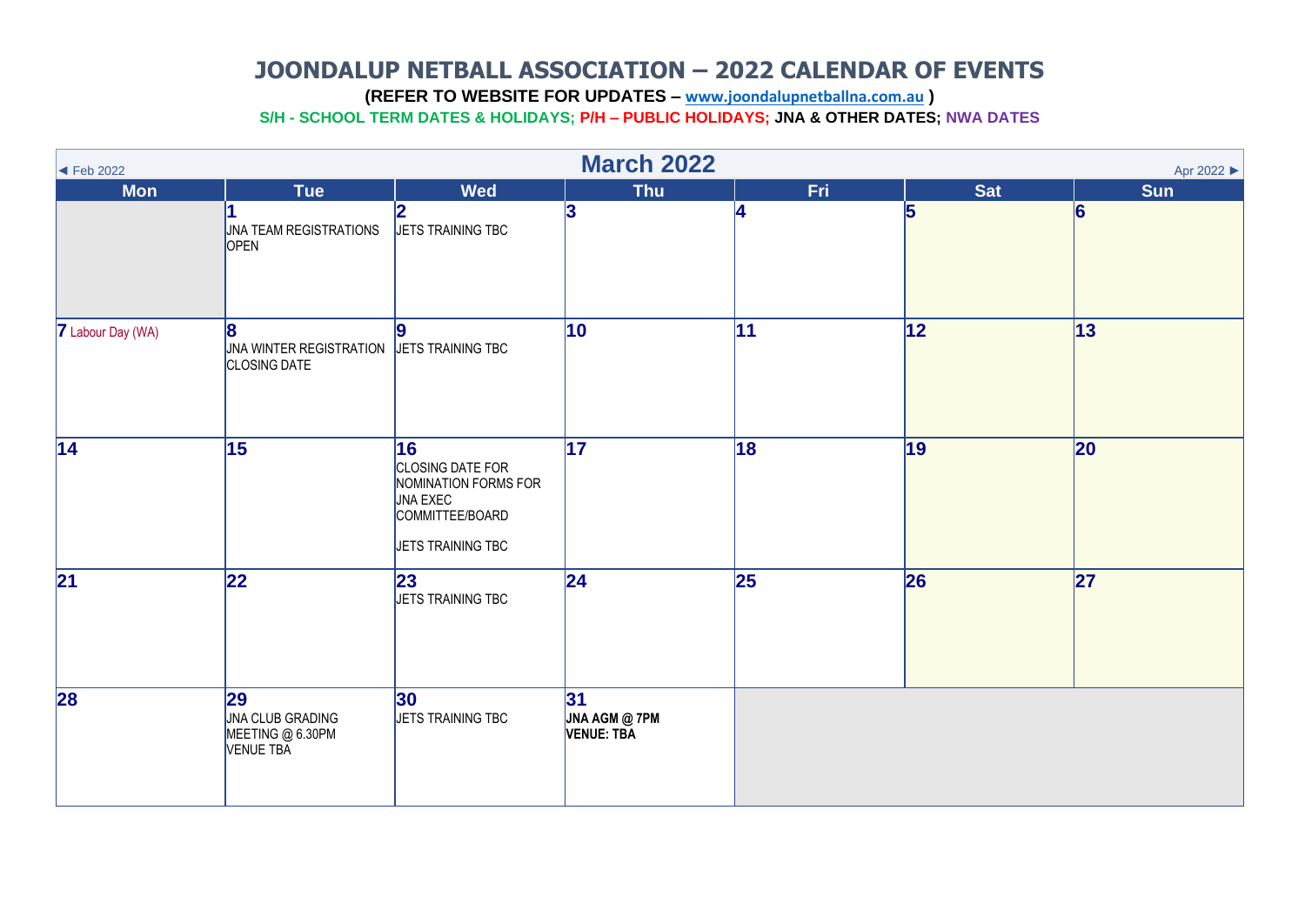<span id="page-3-0"></span>**(REFER TO WEBSITE FOR UPDATES – [www.joondalupnetballna.com.au](http://www.joondalupnetballna.com.au/) )**

| Mar 2022                                   |                                    |                                                                                               | <b>April 2022</b>                                                         |                 |                                                                                                                                                                      | May 2022         |
|--------------------------------------------|------------------------------------|-----------------------------------------------------------------------------------------------|---------------------------------------------------------------------------|-----------------|----------------------------------------------------------------------------------------------------------------------------------------------------------------------|------------------|
| <b>Mon</b>                                 | <b>Tue</b>                         | <b>Wed</b>                                                                                    | Thu                                                                       | <b>Fri</b>      | <b>Sat</b><br>2                                                                                                                                                      | <b>Sun</b><br>3  |
| 4                                          | 5                                  | 6<br>ZOOM PRE-SEASON<br>MEETING<br>(COACHES/MANAGERS -<br>AGE GROUP TBA)<br>JETS TRAINING TBC | 17<br>ZOOM PRE-SEASON<br>MEETING<br>(COACHES/MANAGERS -<br>AGE GROUP TBA) | 8               | 9                                                                                                                                                                    | $ 10\rangle$     |
| 11 SCHOOL HOLIDAYS                         | $\overline{12}$                    | $\overline{13}$                                                                               | 14                                                                        | 15 Good Friday  | 16 Easter Saturday                                                                                                                                                   | 17 Easter Sunday |
| 18 Easter Monday                           | $\overline{19}$                    | 20                                                                                            | 21                                                                        | $\overline{22}$ | 23                                                                                                                                                                   | 24               |
| 25 Anzac Day<br><b>SCHOOL HOLIDAYS END</b> | 26<br>COMPULSORY UMPIRE<br>MEETING | 27 <br>JETS TRAINING TBC                                                                      | 28                                                                        | 29              | <b>30 SEASON COMMENCES</b><br>WEEK 1:<br><b>SET 7U &amp; 8U</b><br>GO 9U & 10U<br><b>JUNIORS 11U, 12U, 13U</b><br><b>GREEN SHIRT EXTENSION</b><br>PROGRAM: WK 1 of 5 |                  |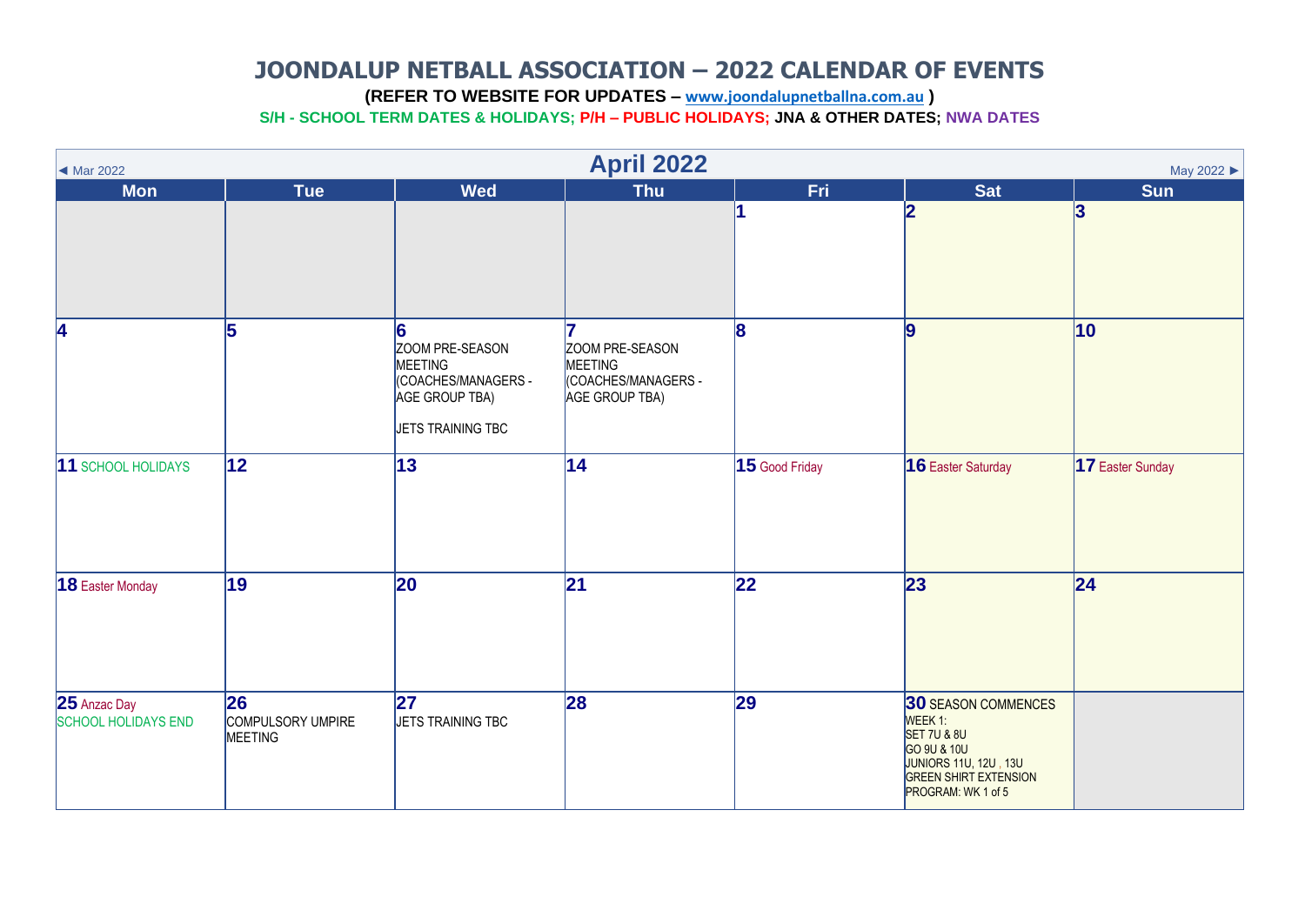<span id="page-4-0"></span>**(REFER TO WEBSITE FOR UPDATES – [www.joondalupnetballna.com.au](http://www.joondalupnetballna.com.au/) )**

| $\blacktriangleleft$ Apr 2022                               | <b>May 2022</b><br>Jun 2022              |                          |            |     |                                                                                                       |                       |  |  |  |
|-------------------------------------------------------------|------------------------------------------|--------------------------|------------|-----|-------------------------------------------------------------------------------------------------------|-----------------------|--|--|--|
| <b>Mon</b>                                                  | <b>Tue</b>                               | <b>Wed</b>               | <b>Thu</b> | Fri | <b>Sat</b>                                                                                            | <b>Sun</b>            |  |  |  |
|                                                             |                                          |                          |            |     |                                                                                                       |                       |  |  |  |
| 2 SEASON COMMENCES<br>WEEK 1:<br>15U, 18U & OPENS           | 3<br>WEEK 1:<br><b>MIXED COMPETITION</b> | Ι4.<br>JETS TRAINING TBC | 5          | 6   | 7<br>WEEK 2:<br>NET 5 & 6'S Program Commences<br>(Session 1 of 8)<br>CHARITY DAY FOR BREAST<br>CANCER | <b>8</b> Mother's Day |  |  |  |
| <b>9</b><br>WEEK 2:<br>CHARITY EVENING FOR BREAST<br>CANCER | 10 <sub>1</sub><br>WEEK 2:               | 11<br>JETS TRAINING TBC  | 12         | 13  | 14 <br>WEEK 3:                                                                                        | 15                    |  |  |  |
| $\overline{16}$<br>WEEK 3:<br>NATIONAL VOLUNTEER WEEK       | $\overline{17}$<br>WEEK 3:               | 18<br>JETS TRAINING TBC  | 19         | 20  | 21<br>WEEK 4:                                                                                         | 22                    |  |  |  |
| <b>23</b><br>WEEK 4:                                        | 24 <br>WEEK 4:                           | 25<br>JETS TRAINING TBC  | 26         | 27  | 28<br>WEEK 5:<br><b>INDIGENOUS ROUND</b>                                                              | 29                    |  |  |  |
| <b>30</b><br>WEEK 5:<br>INDIGENOUS ROUND                    | 31 <br>WEEK 5:                           |                          |            |     |                                                                                                       |                       |  |  |  |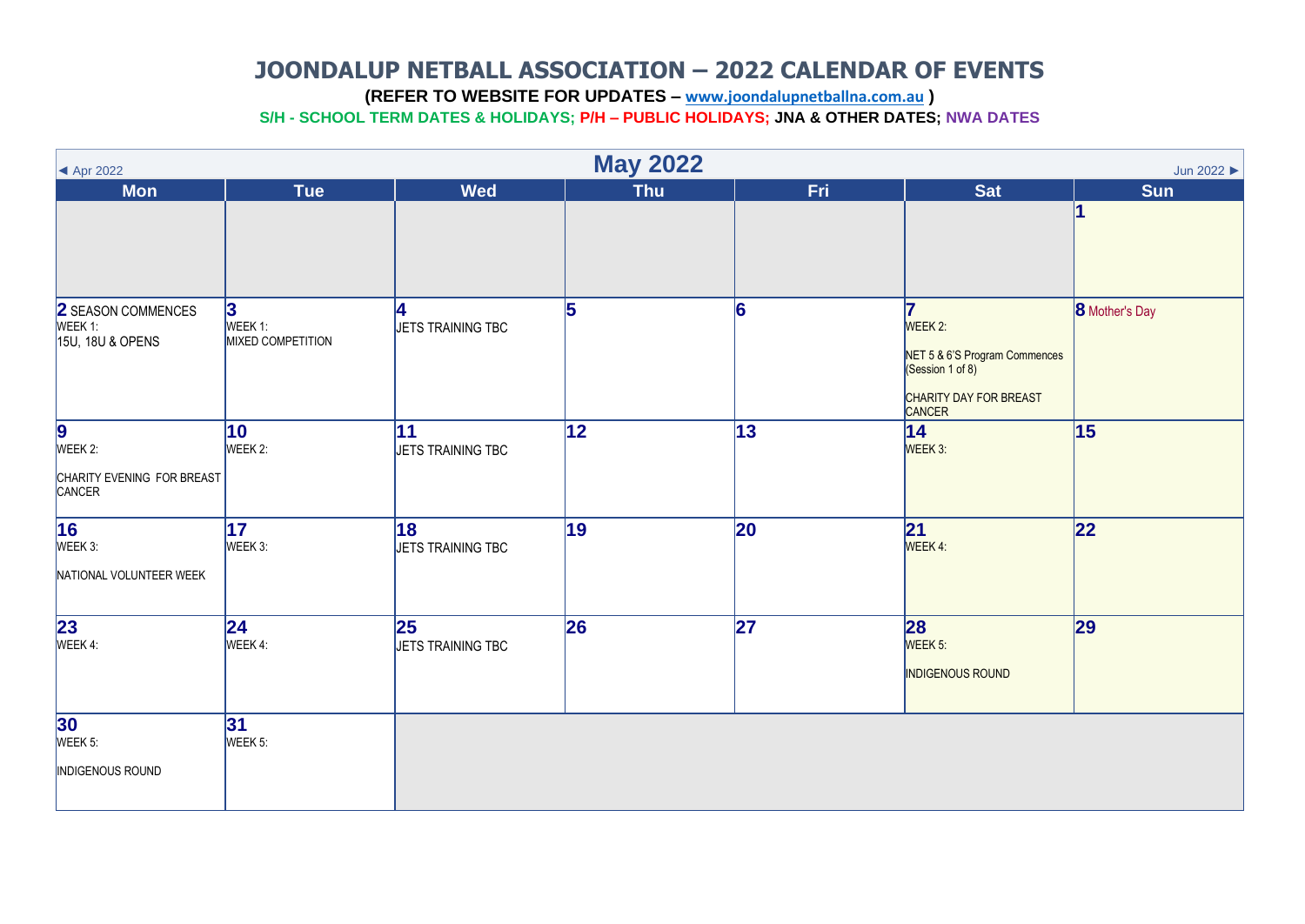<span id="page-5-0"></span>**(REFER TO WEBSITE FOR UPDATES – [www.joondalupnetballna.com.au](http://www.joondalupnetballna.com.au/) )**

| ◀ May 2022                                                         | <b>June 2022</b><br>Jul 2022 $\blacktriangleright$ |                                     |            |                 |                                                     |                                                     |  |  |  |
|--------------------------------------------------------------------|----------------------------------------------------|-------------------------------------|------------|-----------------|-----------------------------------------------------|-----------------------------------------------------|--|--|--|
| <b>Mon</b>                                                         | Tue                                                | <b>Wed</b>                          | <b>Thu</b> | Fri             | <b>Sat</b>                                          | <b>Sun</b>                                          |  |  |  |
|                                                                    |                                                    | JETS TRAINING TBC                   | 2          | 3               | 4<br>FUEL TO GO & PLAY<br><b>ASSOCIATION CHAMPS</b> | 5<br>FUEL TO GO & PLAY<br><b>ASSOCIATION CHAMPS</b> |  |  |  |
|                                                                    |                                                    |                                     |            |                 | No games or NSG<br>sessions at JNA                  |                                                     |  |  |  |
| 6 WA DAY Public Holiday<br>FUEL TO GO & PLAY<br>ASSOCIATION CHAMPS | 17                                                 | JETS AWARDS EVENING<br>OPTION 1 TBC | 9          | 10              | 11<br>WEEK 6:                                       | 12 <br>JETS AWARDS EVENING<br>OPTION 2 TBC          |  |  |  |
| No games at JNA                                                    | No games at JNA                                    |                                     |            |                 |                                                     |                                                     |  |  |  |
| $\overline{13}$<br>WEEK 6:                                         | $ 14\rangle$<br>WEEK 6:                            | $\overline{15}$                     | 16         | $\overline{17}$ | 18 <br>WEEK 7:                                      | 19                                                  |  |  |  |
| $\overline{20}$<br>WEEK 7:                                         | 21 <br>WEEK 7:                                     | 22                                  | 23         | 24              | 25<br>WEEK 8:                                       | 26                                                  |  |  |  |
| $\overline{27}$<br>WEEK 8:                                         | 28<br>WEEK 8:                                      | 29                                  | 30         |                 |                                                     |                                                     |  |  |  |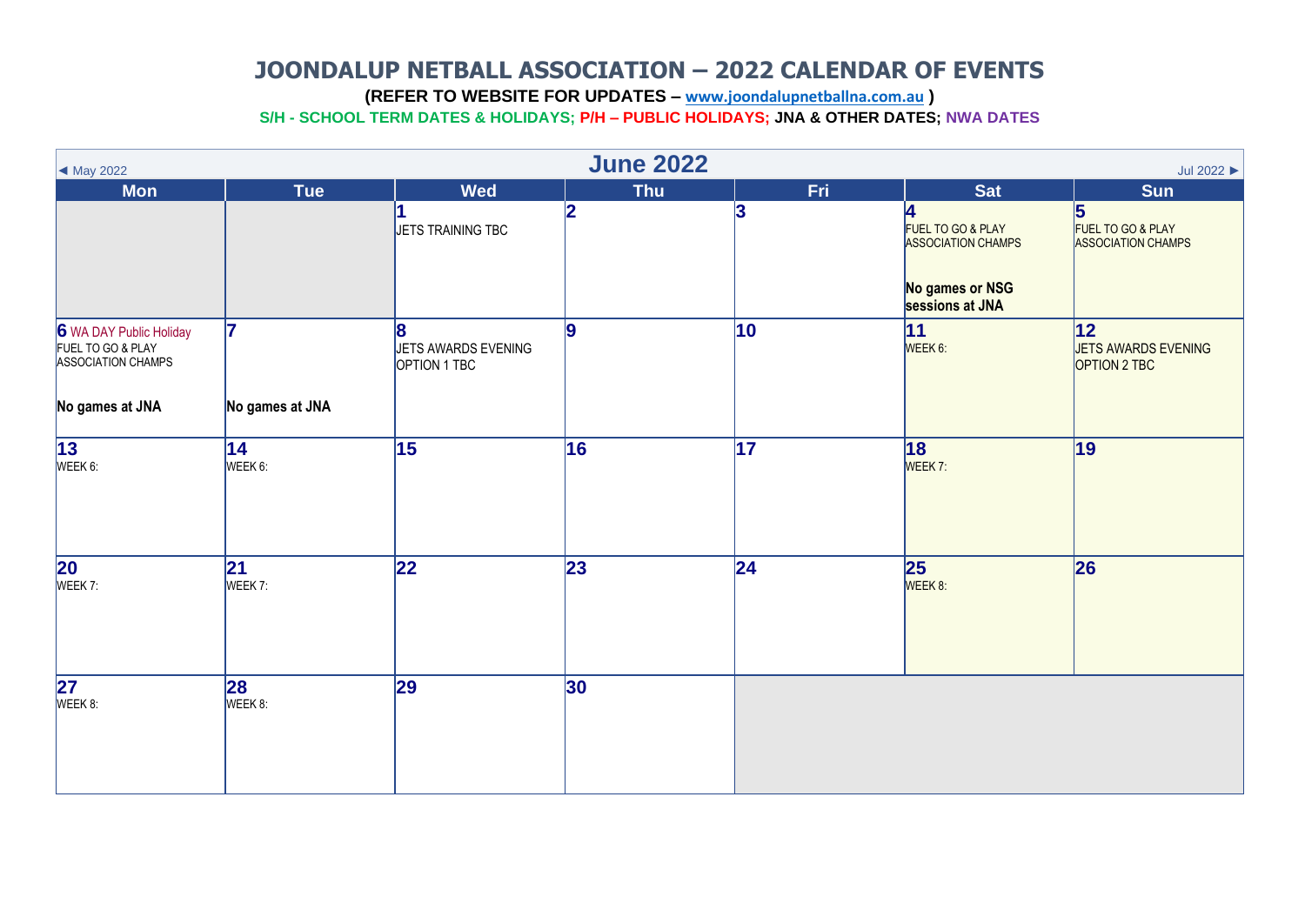<span id="page-6-0"></span>**(REFER TO WEBSITE FOR UPDATES – [www.joondalupnetballna.com.au](http://www.joondalupnetballna.com.au/) )**

| <b>July 2022</b><br>Aug 2022 ▶<br>$\vert$ Jun 2022 |                 |              |                 |                                                                                               |                                                                     |                 |  |  |
|----------------------------------------------------|-----------------|--------------|-----------------|-----------------------------------------------------------------------------------------------|---------------------------------------------------------------------|-----------------|--|--|
| <b>Mon</b>                                         | <b>Tue</b>      | <b>Wed</b>   | <b>Thu</b>      | Fri                                                                                           | <b>Sat</b>                                                          | <b>Sun</b>      |  |  |
|                                                    |                 |              |                 |                                                                                               | $\overline{\mathbf{2}}$<br>WEEK 9:<br>FINAL SESSION FOR NET 5 & 6's | 3               |  |  |
| 4 SCHOOL HOLIDAYS                                  | 5               | 6            | 17              | 8                                                                                             | $\boldsymbol{9}$<br><b>SCHOOL HOLIDAYS</b>                          | $ 10\rangle$    |  |  |
| 11 SCHOOL HOLIDAYS                                 | $\overline{12}$ | 13           | 14              | 15<br>JNA NSG SCHOOL HOLIDAY<br>CLINIC 8.30AM TO 10.30AM<br>HBF ARENA INDOOR<br>COURTS BOOKED | 16<br><b>SCHOOL HOLIDAYS</b>                                        | $\overline{17}$ |  |  |
| $\overline{18}$<br>WEEK 9:                         | 19<br>WEEK 9:   | $ 20\rangle$ | $\overline{21}$ | $\overline{22}$                                                                               | 23<br>WEEK 10:                                                      | 24              |  |  |
| <b>25</b><br>WEEK 10:                              | 26 <br>WEEK 10: | 27           | 28              | 29                                                                                            | 30<br>WEEK 11:                                                      | 31              |  |  |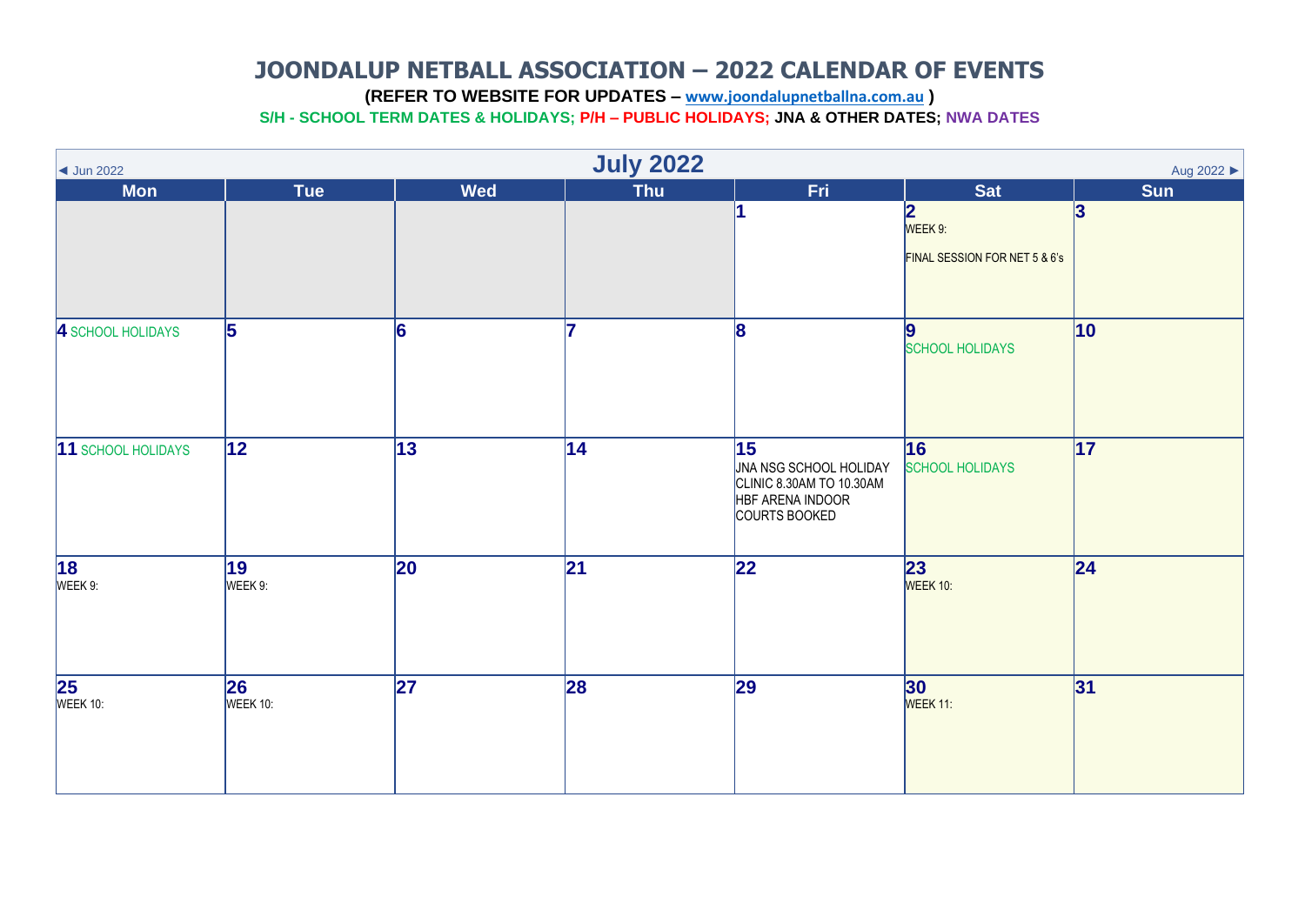<span id="page-7-0"></span>**(REFER TO WEBSITE FOR UPDATES – [www.joondalupnetballna.com.au](http://www.joondalupnetballna.com.au/) )**

| $\vert$ Jul 2022                                                                                    | <b>August 2022</b><br>Sep 2022 ▶                                                         |                 |            |     |                                                                              |                 |  |  |  |
|-----------------------------------------------------------------------------------------------------|------------------------------------------------------------------------------------------|-----------------|------------|-----|------------------------------------------------------------------------------|-----------------|--|--|--|
| <b>Mon</b>                                                                                          | <b>Tue</b>                                                                               | <b>Wed</b>      | <b>Thu</b> | Fri | <b>Sat</b>                                                                   | <b>Sun</b>      |  |  |  |
| 1<br>WEEK 11:                                                                                       | 2<br>WEEK 11:                                                                            | 13              | 4          | 5   | 6<br>WEEK 12:                                                                |                 |  |  |  |
| <b>8</b><br>WEEK 12:                                                                                | 9 <br>WEEK 12:                                                                           | $\vert$ 10      | 11         | 12  | 13 <br>WEEK 13:                                                              | 14              |  |  |  |
| $\overline{15}$<br>WEEK 13:                                                                         | 16<br>WEEK 13:                                                                           | $\overline{17}$ | 18         | 19  | $ 20\rangle$<br>WEEK 14:<br>SILLY SOCKS CHARITY DAY                          | $\overline{21}$ |  |  |  |
| <b>22</b><br>WEEK 14:<br>SILLY SOCKS CHARITY DAY                                                    | 23<br>WEEK 14:                                                                           | $\overline{24}$ | 25         | 26  | 27<br>WEEK 15:<br>FINAL DAY FOR 7U'S-10U'S<br><b>PRESENTATIONS FOR 11U'S</b> | 28              |  |  |  |
| <b>29</b><br>WEEK 15:<br>FINAL ROUND &<br><b>PRESENTATIONS FOR OPENS</b><br>SOCIAL/35+ COMPETITIONS | 30 <br>WEEK 15:<br>FINAL ROUND &<br><b>PRESENTATIONS FOR MIXED</b><br><b>COMPETITION</b> | 31              |            |     |                                                                              |                 |  |  |  |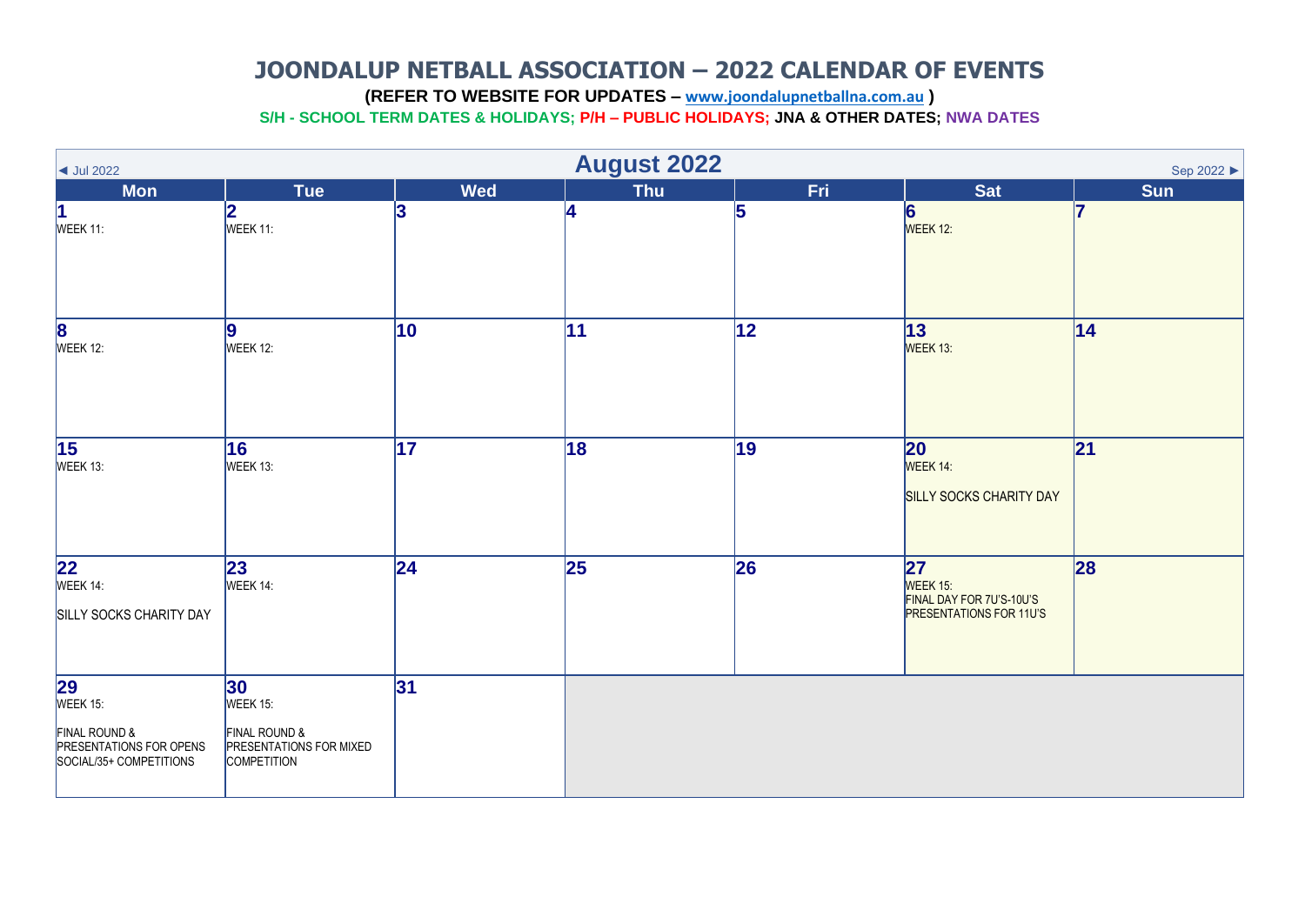<span id="page-8-0"></span>**(REFER TO WEBSITE FOR UPDATES – [www.joondalupnetballna.com.au](http://www.joondalupnetballna.com.au/) )**

| ▲ Aug 2022                                                                      |                                                                                    |            | <b>September 2022</b> |     |                                                                                | Oct 2022 ▶                                                                    |
|---------------------------------------------------------------------------------|------------------------------------------------------------------------------------|------------|-----------------------|-----|--------------------------------------------------------------------------------|-------------------------------------------------------------------------------|
| <b>Mon</b>                                                                      | <b>Tue</b>                                                                         | <b>Wed</b> | <b>Thu</b>            | Fri | <b>Sat</b>                                                                     | <b>Sun</b>                                                                    |
|                                                                                 |                                                                                    |            |                       | 2   | 3<br>JUNIORS 12U's 13U's<br>1st & 2nd SEMI FINALS<br>Time: 8AM TBC             | 4 Father's Day                                                                |
| $\overline{\mathbf{5}}$<br>JUNIORS 15U & 18U's & Opens<br>1st & 2nd SEMI FINALS | 6<br><b>JNA SPRING SEASON TEAM</b><br><b>REGISTRATIONS OPEN</b>                    |            | 8                     | l9  | 10<br>JUNIORS 12U's 13U's<br><b>Preliminary Finals</b><br>Time: 8AM TBC        | 11<br>JNA GREEN SHIRT PROGRAM -<br>SESSION (1) 10AM - 2PM<br><b>VENUE TBC</b> |
| $\overline{12}$<br>JUNIORS 15U & 18U's & Opens<br>PRELIM FINALS                 | 13<br><b>JNA SPRING SEASON TEAM</b><br><b>REGISTRATIONS CLOSING</b><br><b>DATE</b> | 14         | 15                    | 16  | $\overline{17}$<br>JUNIORS 12U's 13U's<br><b>Grand Finals</b><br>Time: 8AM TBC | 18                                                                            |
| $\overline{19}$<br>JUNIORS 15U & 18U's & Opens<br>GRAND FINALS                  | <b>20</b>                                                                          | 21         | 22                    | 23  | 24                                                                             | 25                                                                            |
| 26 Queens Bday Public<br>Holiday (WA)<br>SCHOOL HOLIDAYS                        | 27                                                                                 | 28         | 29                    | 30  |                                                                                |                                                                               |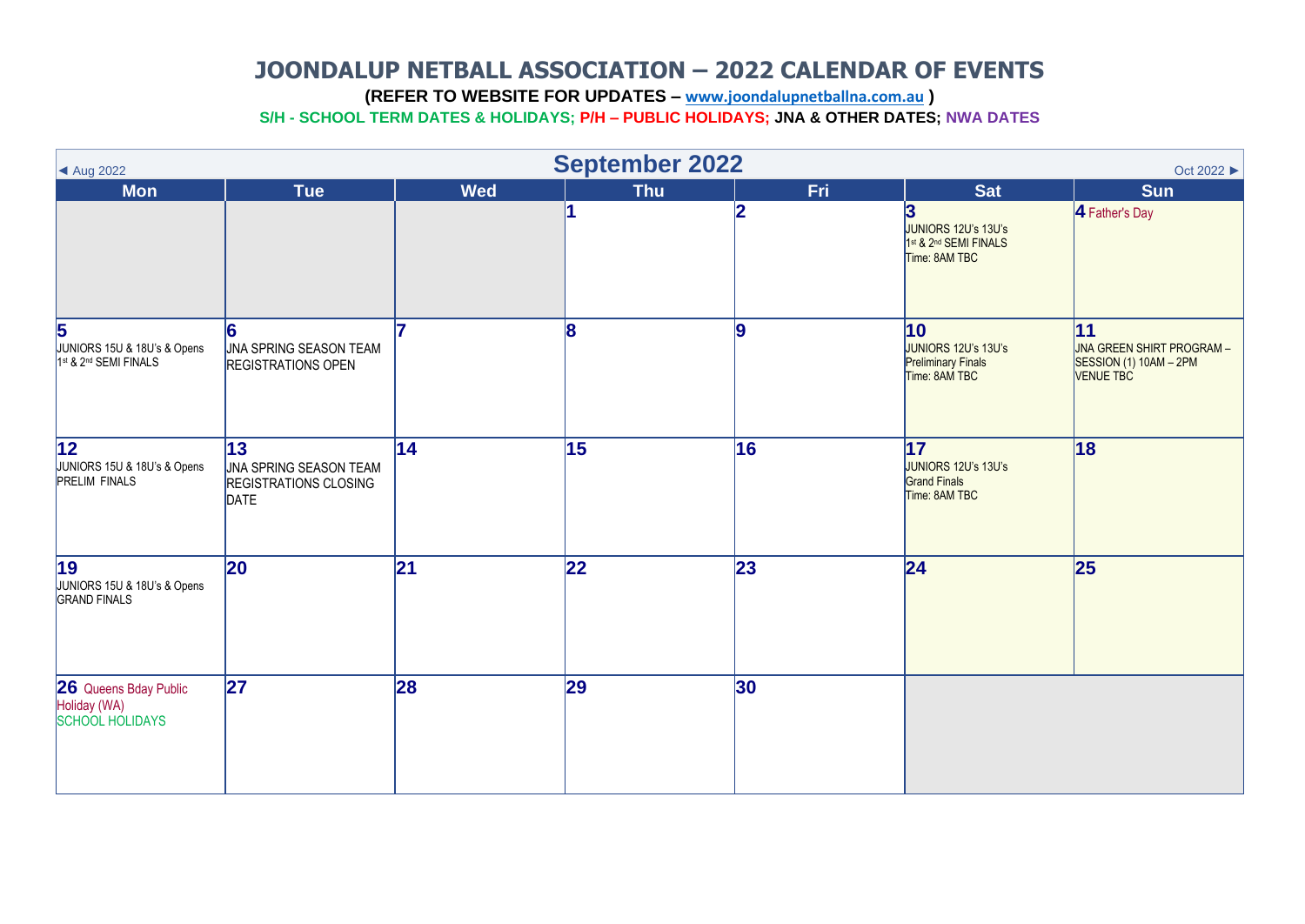<span id="page-9-0"></span>**(REFER TO WEBSITE FOR UPDATES – [www.joondalupnetballna.com.au](http://www.joondalupnetballna.com.au/) )**

| $\big\lvert \big\lvert$ Sep 2022                                                         | October 2022<br>Nov 2022 ▶                                                                                         |            |                 |                 |                         |                     |  |  |  |
|------------------------------------------------------------------------------------------|--------------------------------------------------------------------------------------------------------------------|------------|-----------------|-----------------|-------------------------|---------------------|--|--|--|
| <b>Mon</b>                                                                               | <b>Tue</b>                                                                                                         | <b>Wed</b> | Thu             | Fri.            | <b>Sat</b>              | Sun<br>$\mathbf{z}$ |  |  |  |
| 3 SCHOOL HOLIDAYS                                                                        | 4 SCHOOL HOLIDAYS                                                                                                  | 5          | 6               | 17              | $\overline{\mathbf{8}}$ | 9                   |  |  |  |
| $\overline{10}$<br>SPRING SEASON COMMENCES<br>WEEK <sub>1</sub><br>13U, 15U, 18U & OPENS | 11<br>SPRING SEASON COMMENCES<br>WEEK <sub>1</sub><br>NET 5 & 6'S, 7U TO 12U<br>MIXED COMP<br>OPENS SOCIAL/35+ TBC | 12         | $ 13\rangle$    | 14              | 15                      | 16                  |  |  |  |
| $\overline{17}$<br>WEEK 2                                                                | 18<br>WEEK 2                                                                                                       | 19         | 20              | $\overline{21}$ | $\overline{22}$         | $\overline{23}$     |  |  |  |
| $\overline{\begin{array}{c} 24 \\ \text{WEEK } 3 \end{array}}$                           | 25 <br>WEEK 3                                                                                                      | 26         | $\overline{27}$ | 28              | 29                      | 30                  |  |  |  |
| $31$<br>WEEK4                                                                            |                                                                                                                    |            |                 |                 |                         |                     |  |  |  |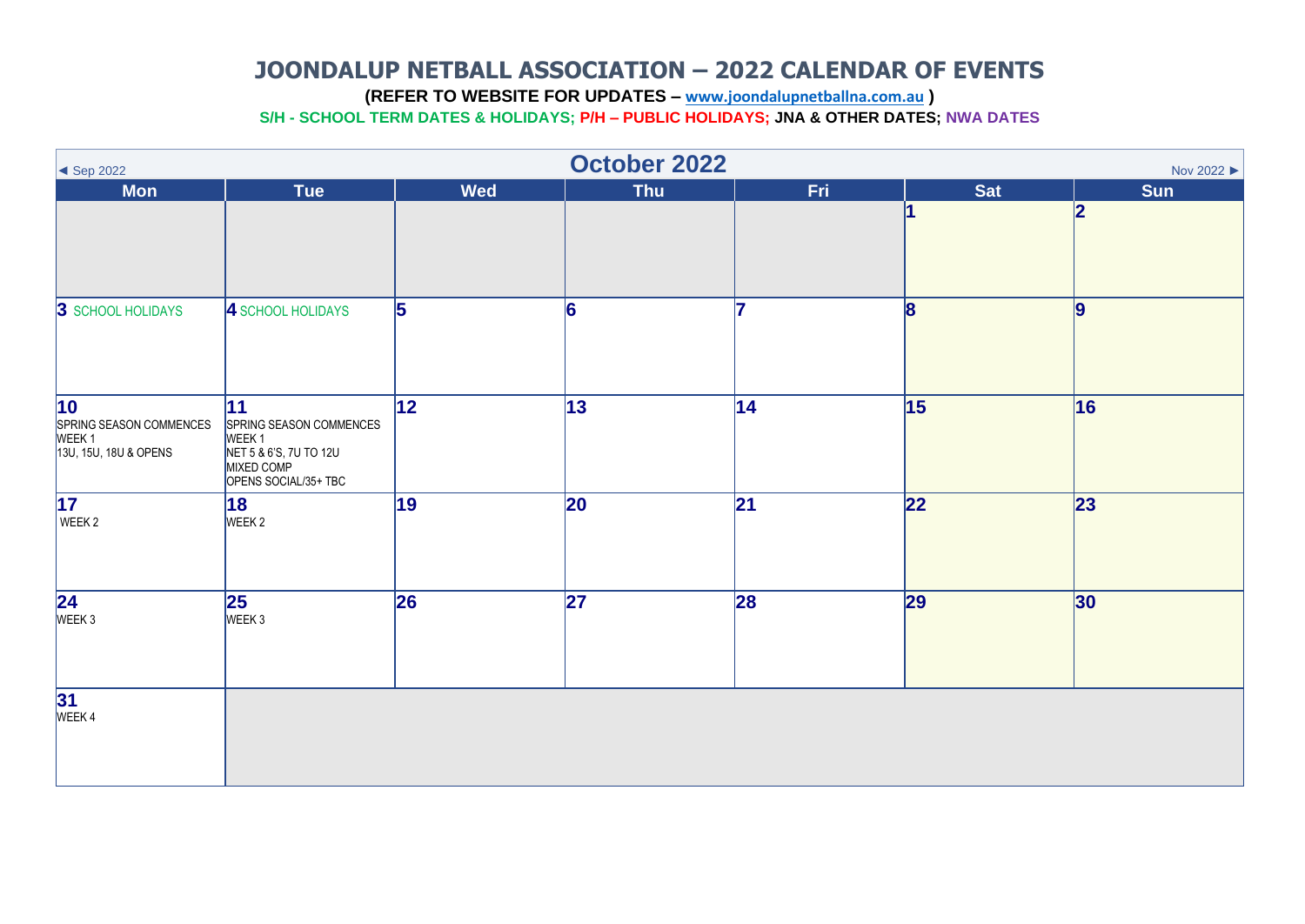<span id="page-10-0"></span>**(REFER TO WEBSITE FOR UPDATES – [www.joondalupnetballna.com.au](http://www.joondalupnetballna.com.au/) )**

| $\triangleleft$ Oct 2022                                       |                                                  |             | <b>November 2022</b> |                 |            | Dec 2022 ▶                                                            |
|----------------------------------------------------------------|--------------------------------------------------|-------------|----------------------|-----------------|------------|-----------------------------------------------------------------------|
| <b>Mon</b>                                                     | Tue                                              | <b>Wed</b>  | <b>Thu</b>           | Fri.            | <b>Sat</b> | <b>Sun</b>                                                            |
|                                                                | WEEK4                                            | 2           | 3                    | 4               | 5          | 6<br>JNA GREEN SHIRT PROGRAM -<br>SESSION (2) 9AM - 12PM<br>VENUE TBC |
| $\overline{\mathbf{7}}$<br>WEEK <sub>5</sub>                   | 8<br>WEEK <sub>5</sub>                           | l9          | 10                   | 11              | 12         | 13                                                                    |
| $\overline{14}$<br>WEEK 6                                      | 15 <br>WEEK 6                                    | 16          | $\overline{17}$      | 18              | 19         | 20                                                                    |
| $\overline{\frac{21}{\text{WEEK 7}}}$                          | $ 22\rangle$<br>WEEK 7                           | $\sqrt{23}$ | $\overline{24}$      | $\overline{25}$ | 26         | $\overline{27}$                                                       |
| <b>28</b><br>WEEK 8<br><b>FINAL ROUND</b><br>CHARITY THEME TBC | 29<br>WEEK 8<br>FINAL ROUND<br>CHARITY THEME TBC | 30          |                      |                 |            |                                                                       |